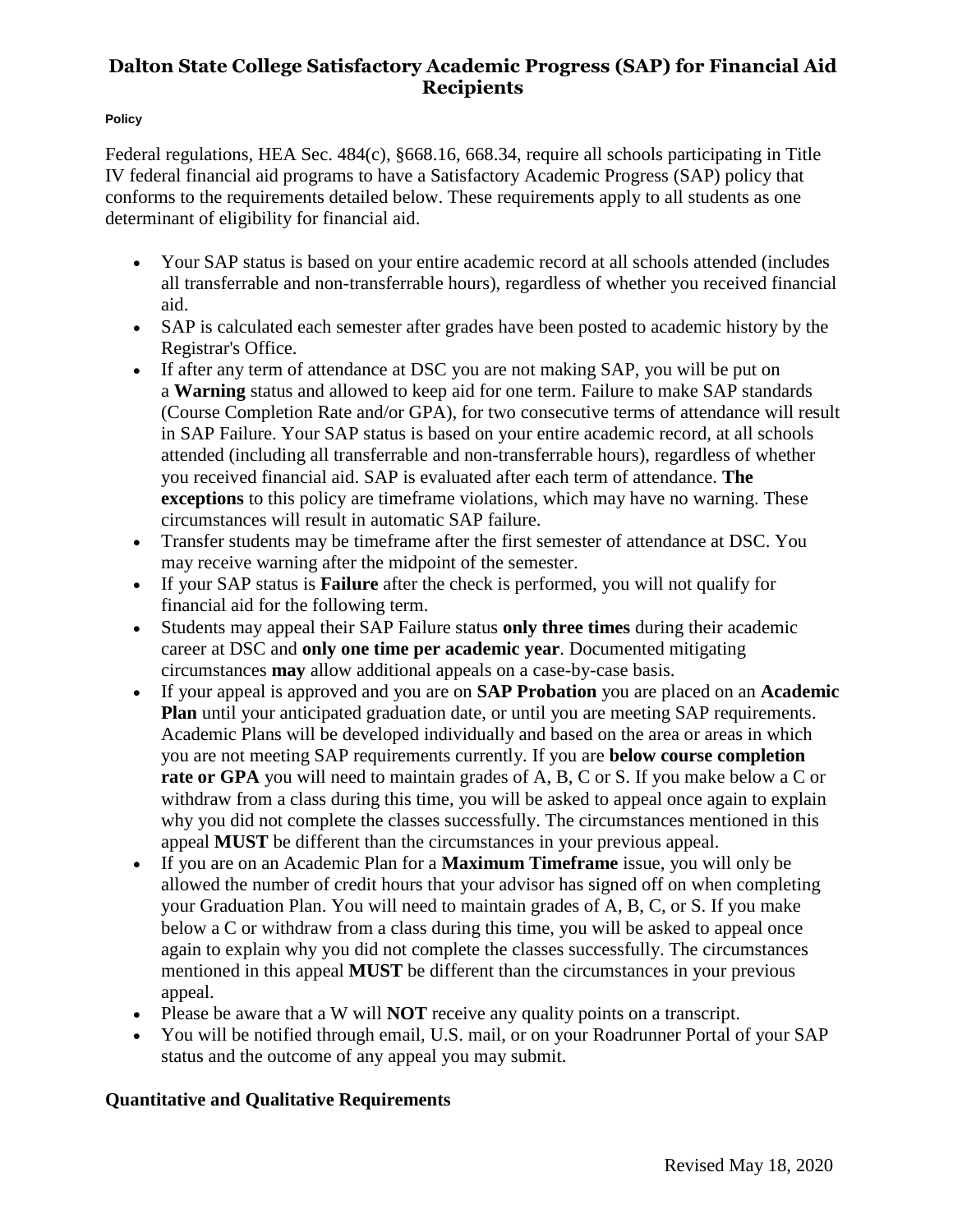- 1. **Quantitative Requirement** The quantitative requirement has two parts:
	- o A maximum time frame
	- o A required pace of completion ratio

**Maximum time frame** – To determine the maximum time frame, multiply the total hours required for the degree by 150%. As an example if the program required 33 hrs. x  $150\%$  = 50 hours. This includes credits attempted at any school prior to and while enrolled at Dalton State College, including learning support hours and hours that do not apply to your current program of study.

**Pace of Completion Ratio** – You must complete and pass at least 66.67% of all credit hours you attempted. Courses earned include grades of A, B, C, D, or S. Courses attempted include any course in which grades of A, B, C, D, F, W, WF, I, S, U or IP are given.

**Qualitative Requirement** – The qualitative requirements sets a minimum Cumulative Grade Point Average for all students. Each student must maintain a cumulative 2.00 GPA to remain in good academic standing at DSC. The cumulative GPA includes grades of A, B, C, D, F, FW, UF, and WF. The cumulative GPA, which is determined by the Registrar's Office processes, will be checked each term for SAP. This must include all hours taken at DSC and at prior institutions, regardless of transferability or receipt of Financial Aid.

### **Policy Details**

#### **When is SAP determined?**

- **Initial Review** You are considered to be meeting SAP during your **first** DSC term.
- **End of Every Semester Review** Your SAP status is calculated at the end of each semester, including summer if you are enrolled, after grades are posted to your academic history by the Registrar's Office.

#### **What happens when you do not meet the requirements?**

- You are no longer eligible for financial aid including work study, loans, grants or scholarships. If you are on a **Warning Status** – eligibility may continue.
- Because you do not qualify for financial aid, you must pay your tuition and fees by the payment deadline or your registration will be cancelled by the Bursar's Office. **Loss of Financial Aid eligibility does NOT mean you are suspended from Dalton State College.**

**Maximum Time Frame (maximum attempted credit hours)** – When you have attempted the maximum credit hours, you are no longer eligible to receive financial aid.

**Is there extended eligibility for a 2nd bachelor's degree?** – Yes. This will be determined on a case by case basis.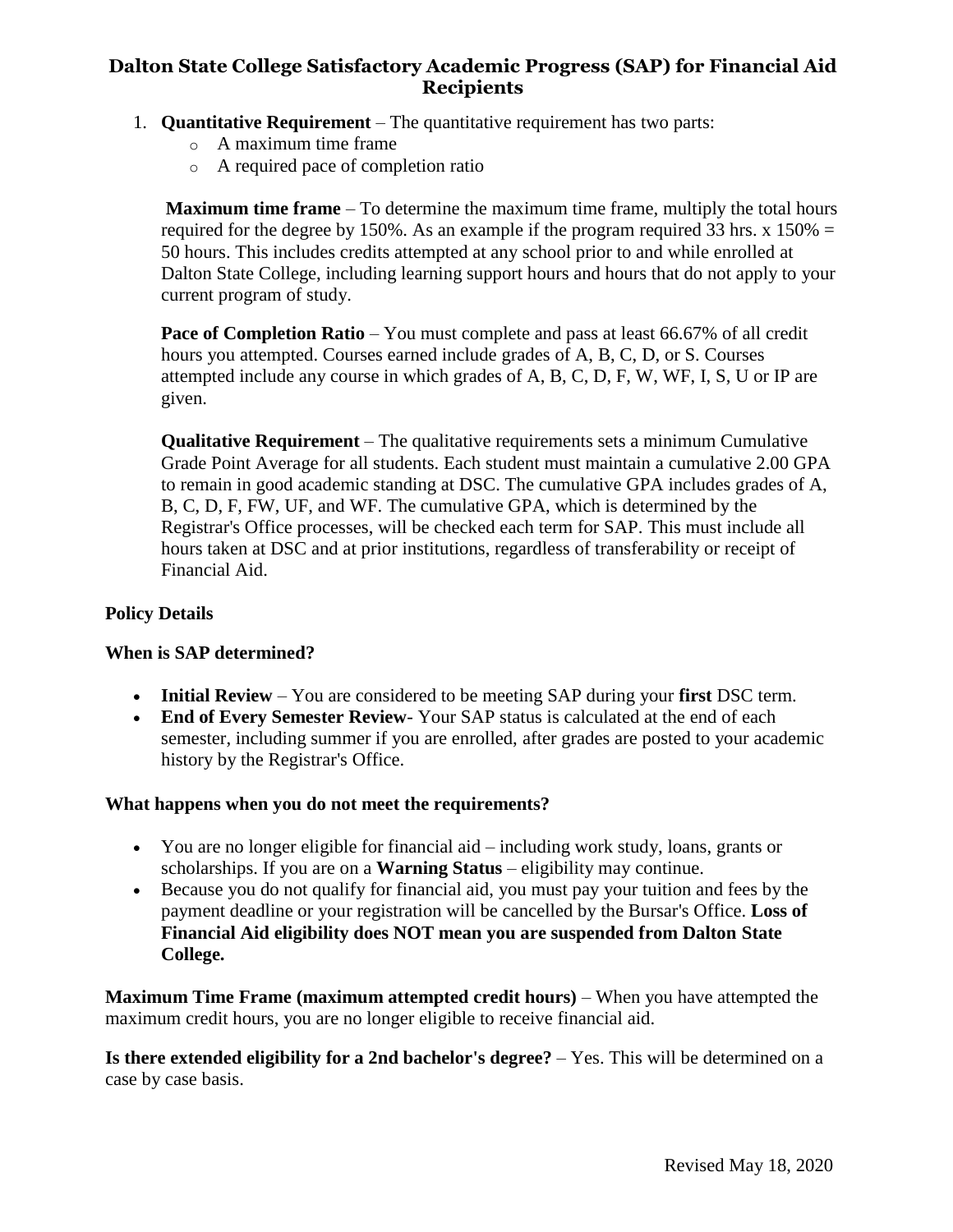### **How do you regain eligibility?**

- **SAP Appeal** If extenuating circumstances during a specific term of enrollment prevented you from meeting the requirements, you may file a *[SAP Appeal.](http://financialaid.kennesaw.edu/documents/1415_sap_form.pdf)*
- **Appeal Denials or Non-appeals** If your appeal is denied or you decide not to appeal, you must complete the necessary hours and earn the appropriate grades. Once you have reached the prescribed standards you become eligible to receive financial aid, considering you meet all other requirements.

### **Appeal Requirements**:

- Submit a typewritten explanation of extenuating circumstances associated with **Failure Status**. Indicate how these circumstances have changed so that you can comply with regulations in the future. Attach supporting documents to corroborate extenuating circumstances mentioned in the letter.
- Please **do NOT** submit your appeal until you can submit a **COMPLETE** appeal, including all supporting documents that are relevant to your situation. If you submit an incomplete appeal, **your appeal can automatically be denied**.
- Include a "student plan of action" for academic improvement.
- Attach at least one letter of support from someone that can substantiate the extenuating circumstances. This individual **may not** be a family member. Examples would include a medical doctor, clergy, professional, etc. This letter of support **should** be printed on letterhead if it is not notarized.
- The appeal form must be provided to the Financial Aid Office within the prescribed dates as noted on the SAP Appeal Form. Failure to provide these within the prescribed dates will result in a delayed determination.
- When your complete appeal is received your appeal will be reviewed by a Financial Aid Counselor.
- If your appeal is denied you have the right to ask that it be sent one step further to the Appeals Committee. A group of selected individuals, both inside and outside the Financial Aid Office, determines whether the appeal is approved. The Appeals Committee may ask for an in person interview in certain cases. The decision of the Appeals Committee is final and cannot be appealed further. There are two situations in which you cannot ask to go to committee, maximum timeframe appeals and appeals that did not have attached documentation.

### **Academic Circumstances that Affect Your Status:**

 **Changes in major, double majors or minors** – may cause you to reach your maximum attempted hours and lose your eligibility before earning a degree.